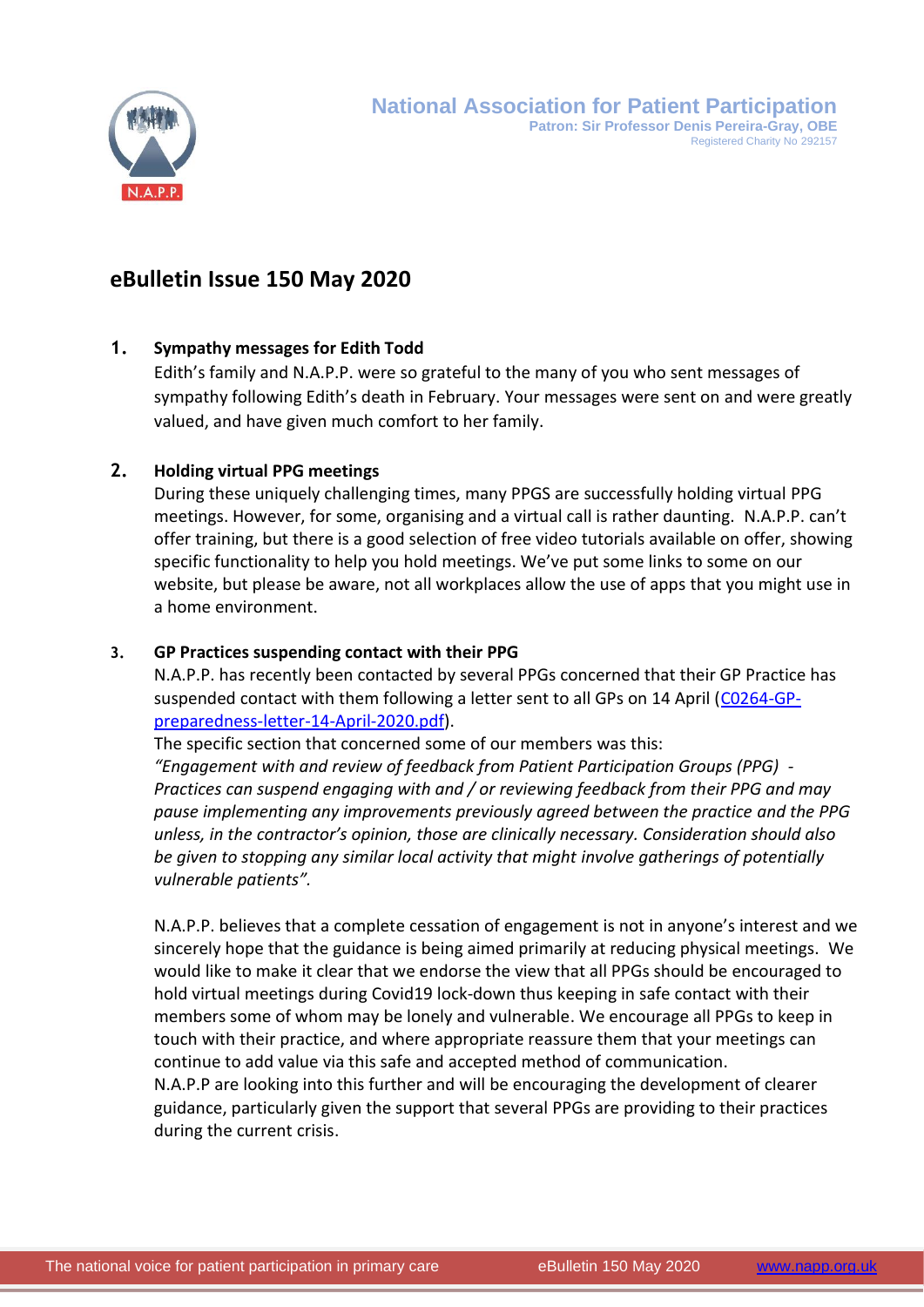# **4. [GP data to support coronavirus response](http://www.networks.nhs.uk/networks/news/gp-data-to-support-coronavirus-response)**

NHS Digital is supporting GPs by putting in place a central service to collect and disseminate data from General Practice to support vital planning and research, as part of the coronavirus response. More [here](https://www.networks.nhs.uk/networks/news/gp-data-to-support-coronavirus-response)

# **5. New N.A.P.P. Trustees Sought**

N.A.P.P is looking for new Trustees from England, Scotland Wales and Northern Ireland. This is an exciting opportunity to help represent the voice of patients through patient participation groups at a national level and to influence the quality of and standards in healthcare.

Trustees provide strategic leadership to this UK-wide charity and will share a strong commitment to improving both the quality of healthcare and promoting the role of the active patient.

Trustees play a key role in supporting the charity and will require energy and enthusiasm to discharge their responsibilities and represent the charity.

For more information go to <https://www.napp.org.uk/recruitment.html> or email [recruitment@napp.org.uk](mailto:recruitment@napp.org.uk)

# **6. Art Competition**

The details of an exciting competition will shortly be emailed to you outlining a children's art competition. The competition will be open to children living in the UK aged between 5 and 11 years old. We hope to produce a kitchen calendar for sale in time for Christmas, with details of some of the different roles done within a primary care setting on the back of each month. Details of the competition, prizes and deadline will come out to you on a separate email in the near future.

#### **7. Government begins large scale study of coronavirus immunity**

Up to 20,000 people are being asked to take part in a new government-funded study to further track the extent of the coronavirus spread across England, Scotland and Wales. More info [here](http://www.networks.nhs.uk/networks/news/government-begins-large-scale-study-of-coronavirus-immunity)

#### **8. Coronavirus (COVID-19): health and wellbeing of the adult social care workforce**

This guidance is for anyone who works in adult social care. It provides advice on how you can manage your personal mental health or the wellbeing of their staff in the current circumstances. More info [here](https://www.gov.uk/government/publications/coronavirus-covid-19-health-and-wellbeing-of-the-adult-social-care-workforce)

#### **9. Wales' emergency departments are still open and there for those in urgent need**

The number of people attending emergency departments in Wales has fallen by up to 50% since the start of the coronavirus pandemic. Chief executive of NHS Wales, Dr Andrew Goodall, has emphasised that emergency health services continue to be open for all those who need urgent care. More [here](https://gov.wales/wales-emergency-departments-are-still-open-and-here-those-urgent-need)

#### **10. NHS Roadmap to Safely Bring Back Routine Operations in England**

Health leaders have today set out a series of measures to help local hospitals plan to increase routine operations and treatment, while keeping the necessary capacity and capability to treat future coronavirus patients. Over the coming weeks patients who need important planned procedures – including surgery – will begin to be scheduled for that care,